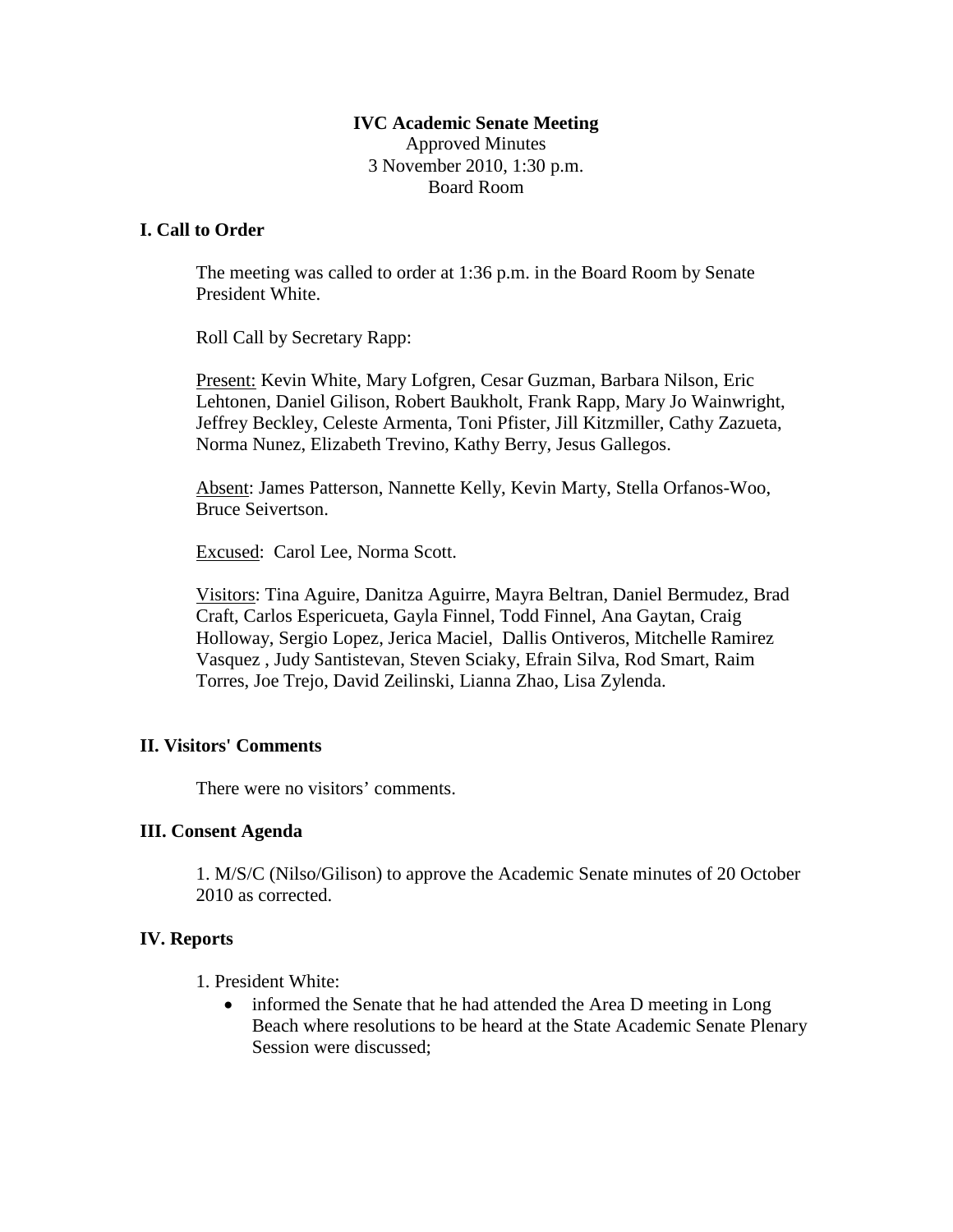- reported that California Senate Bill 1440 focused on California Community College and California State University System transfer agreements is now law;
- informed the Senate that Measure J had passed in the election held on Tuesday, 2 November 2010 and that two new IVC Board members had also been elected—Karla Sigmond from the Central Union High School District (replacing Carlos Acuna) and Steve Taylor from the San Pasqual High School District(replacing Rebecca Ramirez);
- informed the Senate that he has continued to work with Omar Ramos and Larry Valenzuela in the creation of a new IVC Academic Senate web page;
- 2. Past-President Seivertson:
	- There was no past-President report at this time.
- 3. Treasurer Norma Nunez:
	- reported that the balance of \$8,633.60 remained stable as there were no Senate expenditures since the most recent senate meeting.
- 4. Vice-President of Instruction Kathy Berry:
	- informed the Senate that the Academic Services (Instruction) offices have moved to the west wing of the Administration Building (Building 10);
	- reported that she attended the Chief Instructional Officers' conference in San Diego where SB1440 which guarantees California Community College students transfer to a California State university, was discussed at length, including the following: the transfer is guaranteed for a particular degree or similar degree and to an area campus or similar campus and that model curriculums for these transfer agreements have been established for Communication Studies, Geology, Math, Psychology, and Sociology ;
	- informed the Senate that the CIOs in attendance met with Barbara Beano of the Western Association of Schools and Colleges (WASC) who stated that WASC is being pressured by the federal accrediting body for greater accountability in regard to transfer rates, success rates, and retention rates;
- 5. Chief Financial Officer John Lau:
	- There was no Chief Financial Officer's report at this time.
- 6. Basic Skills Coordinator Frank Rapp:
	- reported to the Senate that he attended the Learning in Networks for Knowledge Sharing (LINKS) event in Escondido on Friday 22 October 2010; Dr. Alfredo Cuellar and Angie Ruiz also attended this workshop;
	- informed the Senate that Dr. Lisa Brewster, San Diego/Imperial Valley Basic Skills Network Coordinator, attended the IVC Basic Skills Committee meeting on Wednesday, 27 October 2010, to discuss IVC's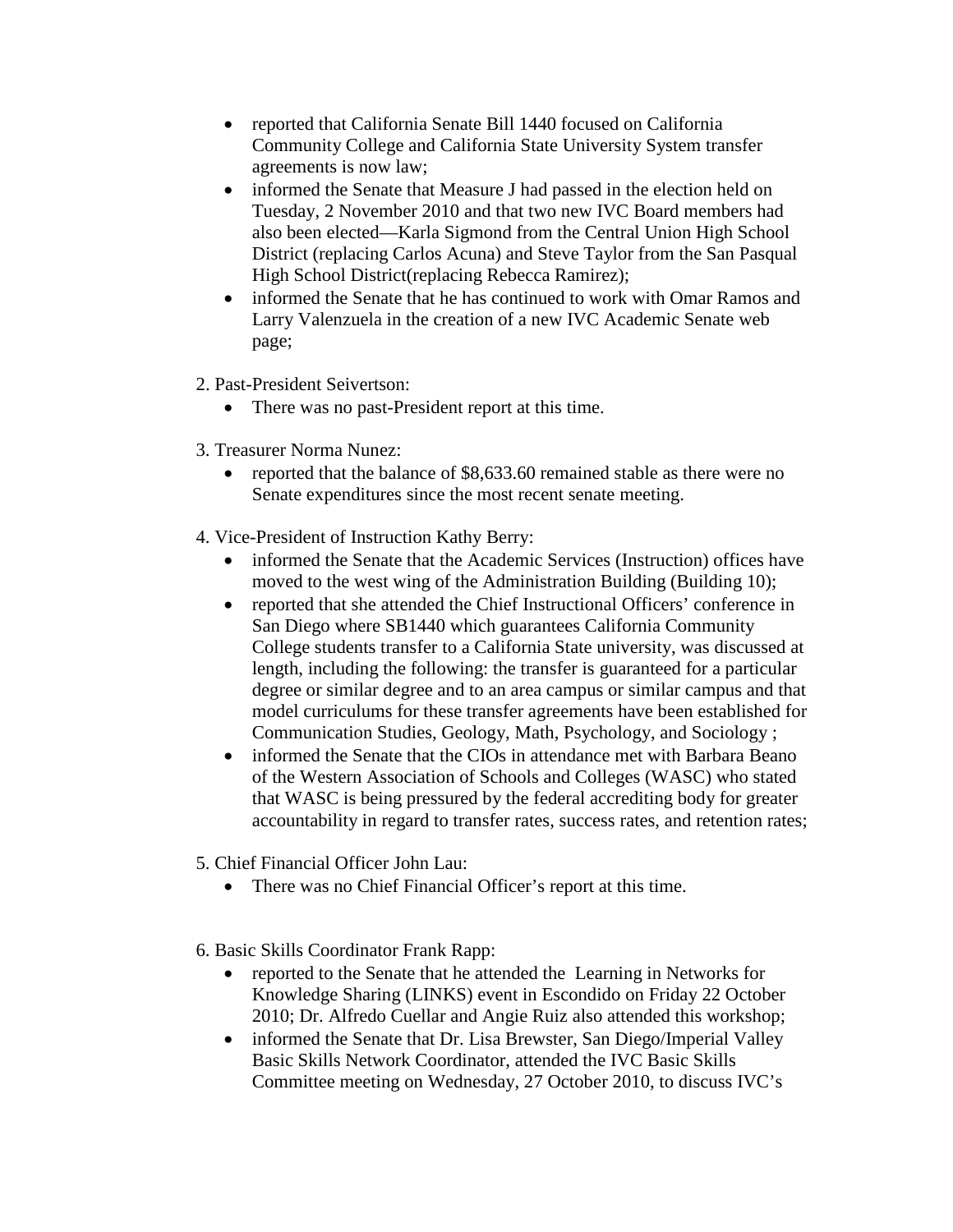Action Plan and that she discussed anticipated changes to the IVC Basic Skills action plan with the committee;

- Dr. Brewster also presented a workshop on the use of technology, especially as it applies to basic skills students;
- Reported that the Professional Development Book Club, sponsored by the IVC Basic Skills Committee, had received copies of the book *What the Best College Teachers Do* and that steps were being taken to determine when and how the book club would meet.
- 7. Student Learning Outcomes Coordinator Toni Pfister:
	- informed the Senate that she would be sending an e-mail reminder that Student Learning Outcome assessment cycle reports from Spring 2010 are due by the end of the Fall 2010 semester and offered to help anyone needing assistance with said reports;
	- informed the Senate that the next SLO Committee meeting would be held on Wednesday, 10 October 2010.
- 8. Associated Student Government Jesus Gallegos:
	- reported that two IVC Associated Student Government representatives attended the California Community College Student Affairs Association meeting in Costa Mesa on Friday, 22 October 2010;
	- informed the Senate that the ASG will be hosting the barbeque for the IVC men's and women's basketball preview on Thursday, 4 November 2010.
	- informed the Senate that the IVC Associated Student Government would be hosting two on campus events: a hypnotist on Tuesday, 9 November 2010 and a United States Military veteran on Thursday, 11 November 2010.
- 9. Contingent Faculty Representative Norma Scott:
	- reported that a meeting would be held on Thursday, 4 November 2010 to discuss authorization for a vote on forming an adjunct faculty union.
- 10. Guest: CCA/CTA President Gayla Finnell:
	- discussed several of the issues regarding the IVC Academic Calendar, including the unlikelihood that there would be a Winter 2011 session, several calendar options and their ramifications, the placement of Spring Break in the calendars, the possibility of including Flex days, and the need to resolve these issues in a timely fashion so that the calendar may be included in negotiations in January.

# **V. Action Items: Academic and Professional Matters**

1. M/S/C (Wainwright/Nunez) to postpone the approval of one of the calendar options as an Action Item and to move this Action Item to Discussion Item 3.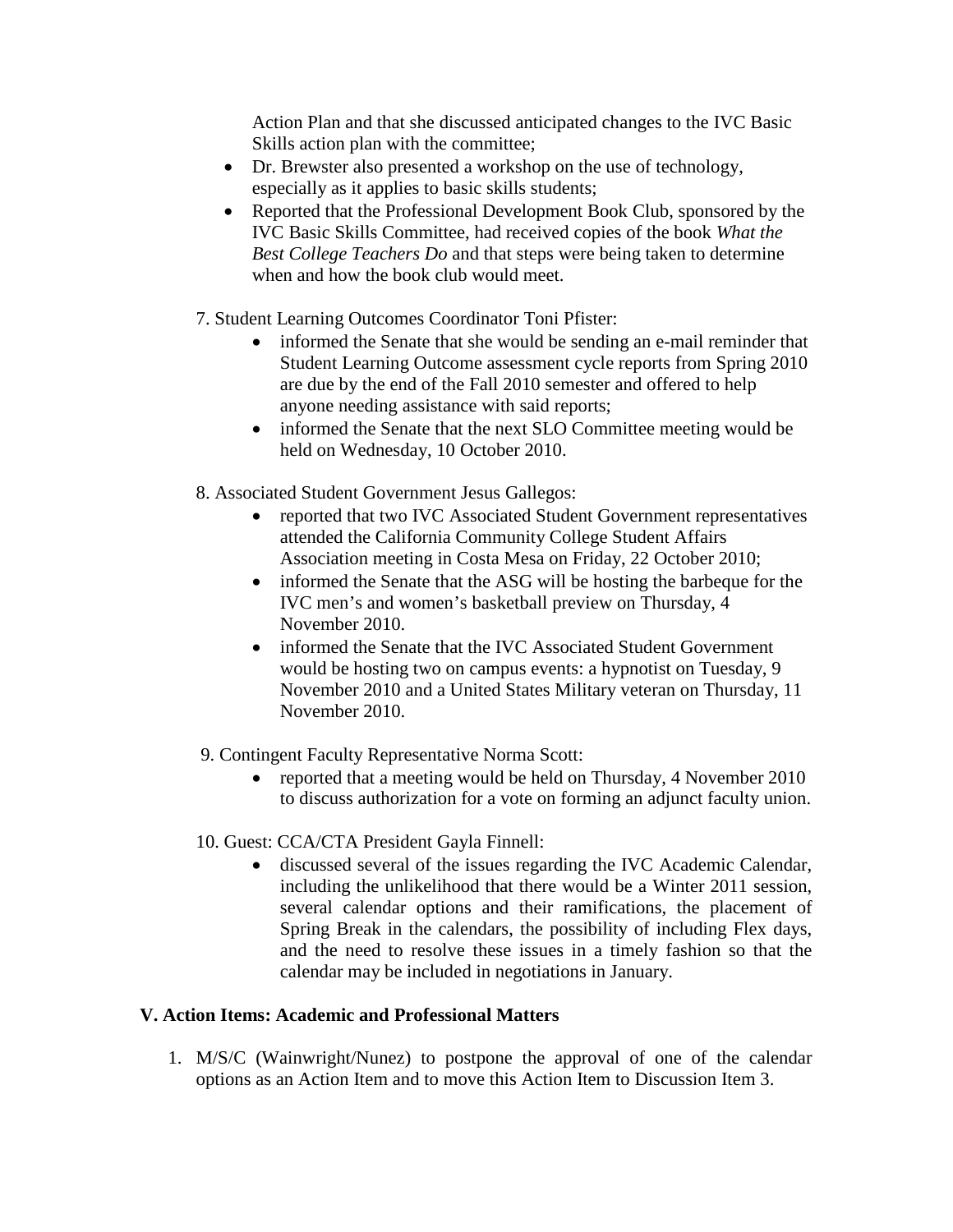Extensive discussion ensued.

The vote was 15 for/2 against/0 abstained.

### **VI. Discussion and Information Items**

1. a.) Vice President for Information Technology Todd Finnell discussed the use of electronic distribution lists at IVC, including first tier use for emergency notifications, scheduled technology maintenance, and authorized district communications; second tier use for district maintained lists, such as for Instruction, Business, Student Services, and other groups; and third tier use for user subscription lists, such as Opencomm, food services, other campus services, and so on. Vice president Finnell furthered informed the Senate that the distribution lists could be moderated, archived, or managed with various other functions.

b.) Vice-President Finnell introduced Brad Kraft, President of Image Source, who explained the managed care model for printers and copiers which would reduce the number of printers and copiers currently in use by IVC faculty and staff as well as provide timely servicing of IVC's printers and copiers. This issue will go to the IVC Board of Trustees for approval in the 17 November 2010 Board meeting; if approved, the system will be put into place prior to finals week of the Fall 2010 semester.

Discussion ensued.

- 2. Dean Efrain Silva introduced Judy Santistevan, IVC Associate Professor of Business and Cooperative Work Experience Coordinator, who reported that the state has made changes to the Cooperative Work Experience Program guidelines, including but not limited to no longer requiring a minimum of seven units for students in the program nor limiting general work experience to twelve (12) units or occupational work experience to sixteen (16) units. Chairwoman Santistevan further reported that IVC must generate a new plan to meet these changes and that she is thus informing the Senate of said changes before submitting the new IVC plan to the Chancellor's Office.
- 3. Senate President Kevin White deferred to requests by several senators to hear the students' opinions and arguments regarding the proposed IVC Academic calendars. Several students spoke to the issue, expressing their desire to have Spring Break beginning on Good Friday of each year and further expressing their reasons for this position.